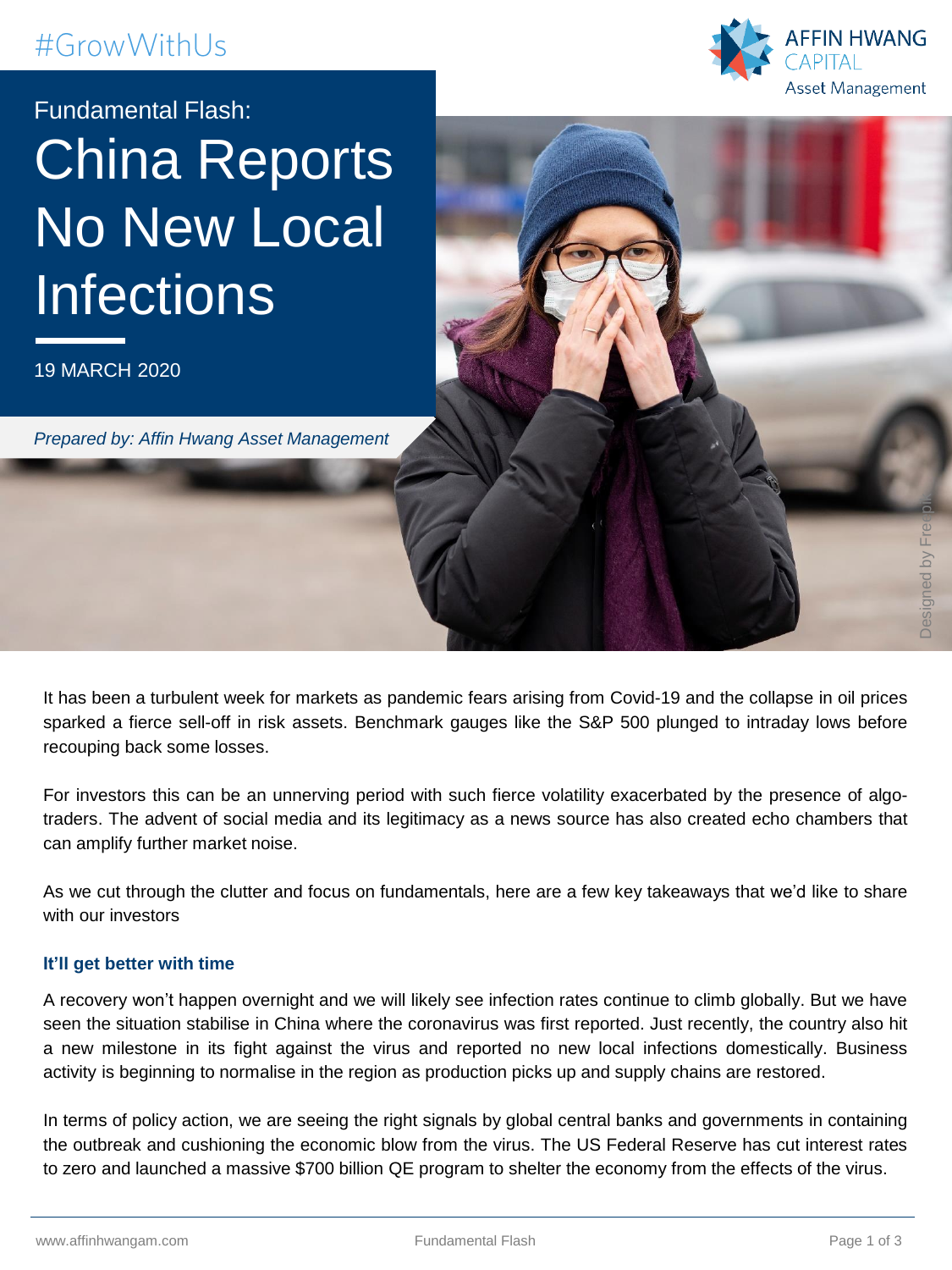

With abundant liquidity in the system due to the raft of stimulus measures, looser monetary conditions could drive a stronger recovery in the 2H'20 once the Covid-19 outbreak is effectively contained. Thus, an important key indicator to monitor include infection levels to find the peak of new cases.

#### **Sticking with quality**

Since the start of the Covid-19 outbreak in China, we have been steadily raising cash levels as a defensive measure. In such a market environment, it is important to stay prudent and have sufficient cash buffer to not only protect downside, but also be ready to capture a rebound in markets when it happens.

From a technical perspective markets have not yet fully capitulated. and we are closely monitoring sentiment indicators if they have reached bearish levels. Our equity portfolios continue to be tilted towards secular growth stocks with strong balance sheets that would be able to weather such an environment. Highly indebted companies may come under significant stress to service borrowings.

For our fixed income portfolios, the strategy is to similarly de-risk by reducing our high-yield exposure and raise cash levels. We have also exited our exposure in Indonesia government bonds amidst a rupiah rout..

#### **Stay buckled**

The effects of pandemic on stock markets may be transient (Read our Fund Manager's Journal: Seeing Beyond the [Coronavirus](https://affinhwangam.com/seeing-beyond-coronavirus-scare/) Scare), though markets are likely going to stay volatile with geopolitical risks very much at the forefront. The upcoming US Presidential election in November will be closely watched by markets especially with Trump entering the campaigning period with a weaker economy at hand.

#### **Stick to the plan**

One of the most important things an investor can do in such an environment is to ensure that their portfolios are reflective of their risk-level and objectives.

If you have a shorter investment horizon, your portfolio should be at a lower level of risk with higher exposure to more defensive asset classes like fixed income. This helps insulate your portfolio with its more modest drawdowns in periods of market volatility.

Conversely if you have a longer investment horizon, the best course of action is to likely stay put and remain disciplined in your investment plan. Consider rebalancing your portfolio to correct any portfolio drifts to ensure your asset allocation matches your target allocation.

Investors who remain disciplined in their approach by investing consistently through dollar-cost averaging are proven to fare better overall compared to their peers that react impulsively.

#StaySafe #GrowWithUs